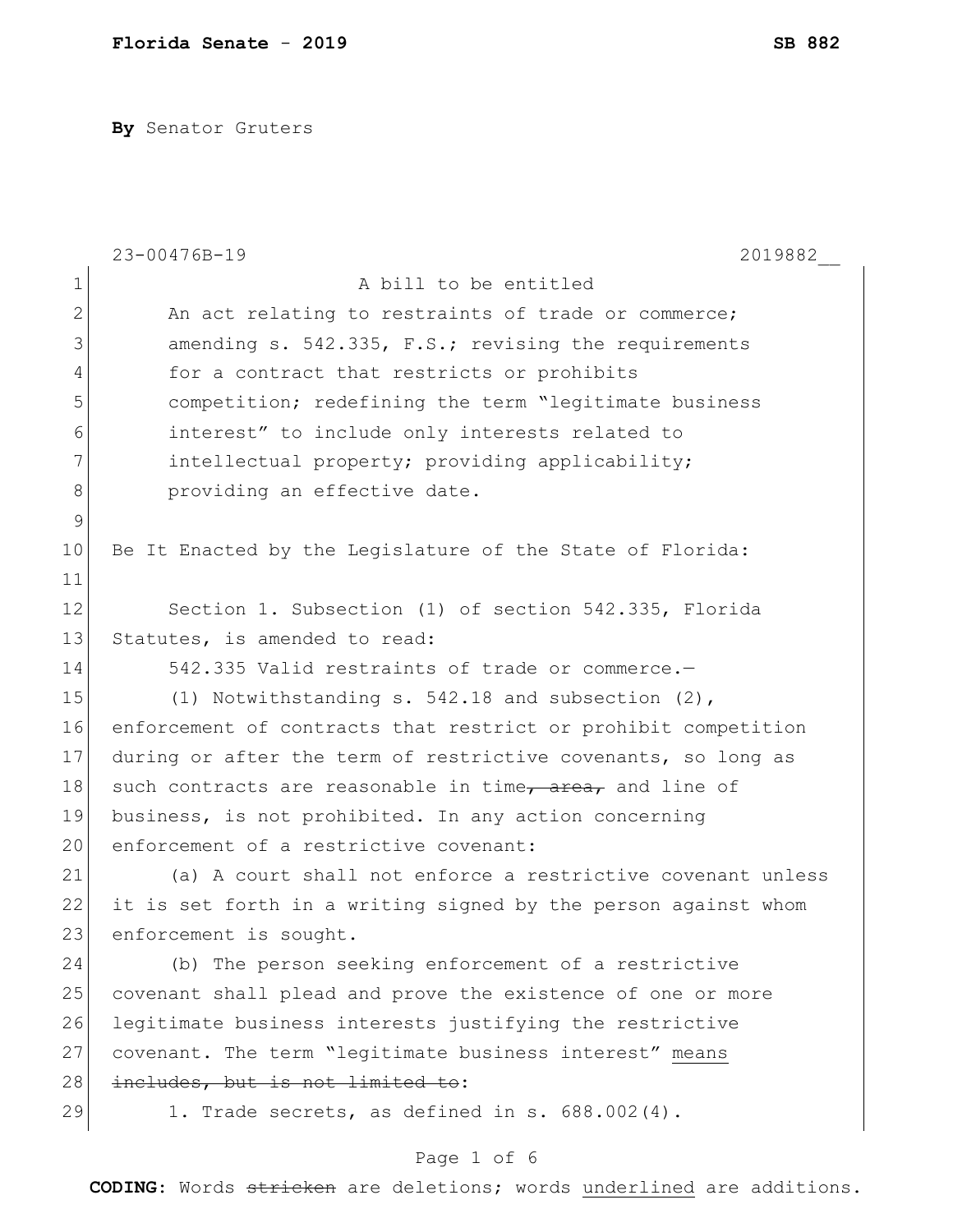|    | 23-00476B-19<br>2019882                                         |
|----|-----------------------------------------------------------------|
| 30 | 2. Valuable confidential business or professional               |
| 31 | information that otherwise does not qualify as trade secrets.   |
| 32 | 3. Substantial relationships with specific prospective or       |
| 33 | existing customers, patients, or clients.                       |
| 34 | 3.4. Customer, patient, or client goodwill associated with:     |
| 35 | a. an ongoing business or professional practice, by way of      |
| 36 | trade name, trademark, service mark, or "trade dress."+         |
| 37 | b. A specific geographic location; or                           |
| 38 | e. A specific marketing or trade area.                          |
| 39 | 5. Extraordinary or specialized training.                       |
| 40 |                                                                 |
| 41 | Any restrictive covenant not supported by a legitimate business |
| 42 | interest is unlawful and is void and unenforceable.             |
| 43 | (c) A person seeking enforcement of a restrictive covenant      |
| 44 | also shall plead and prove that the contractually specified     |
| 45 | restraint is reasonably necessary to protect the legitimate     |
| 46 | business interest or interests justifying the restriction. If a |
| 47 | person seeking enforcement of the restrictive covenant          |
| 48 | establishes prima facie that the restraint is reasonably        |
| 49 | necessary, the person opposing enforcement has the burden of    |
| 50 | establishing that the contractually specified restraint is      |
| 51 | overbroad, overlong, or otherwise not reasonably necessary to   |
| 52 | protect the established legitimate business interest or         |
| 53 | interests. If a contractually specified restraint is overbroad, |
| 54 | overlong, or otherwise not reasonably necessary to protect the  |
| 55 | legitimate business interest or interests, a court shall modify |
| 56 | the restraint and grant only the relief reasonably necessary to |
| 57 | protect such interest or interests.                             |
| 58 | (d) In determining the reasonableness in time of a postterm     |
|    |                                                                 |

# Page 2 of 6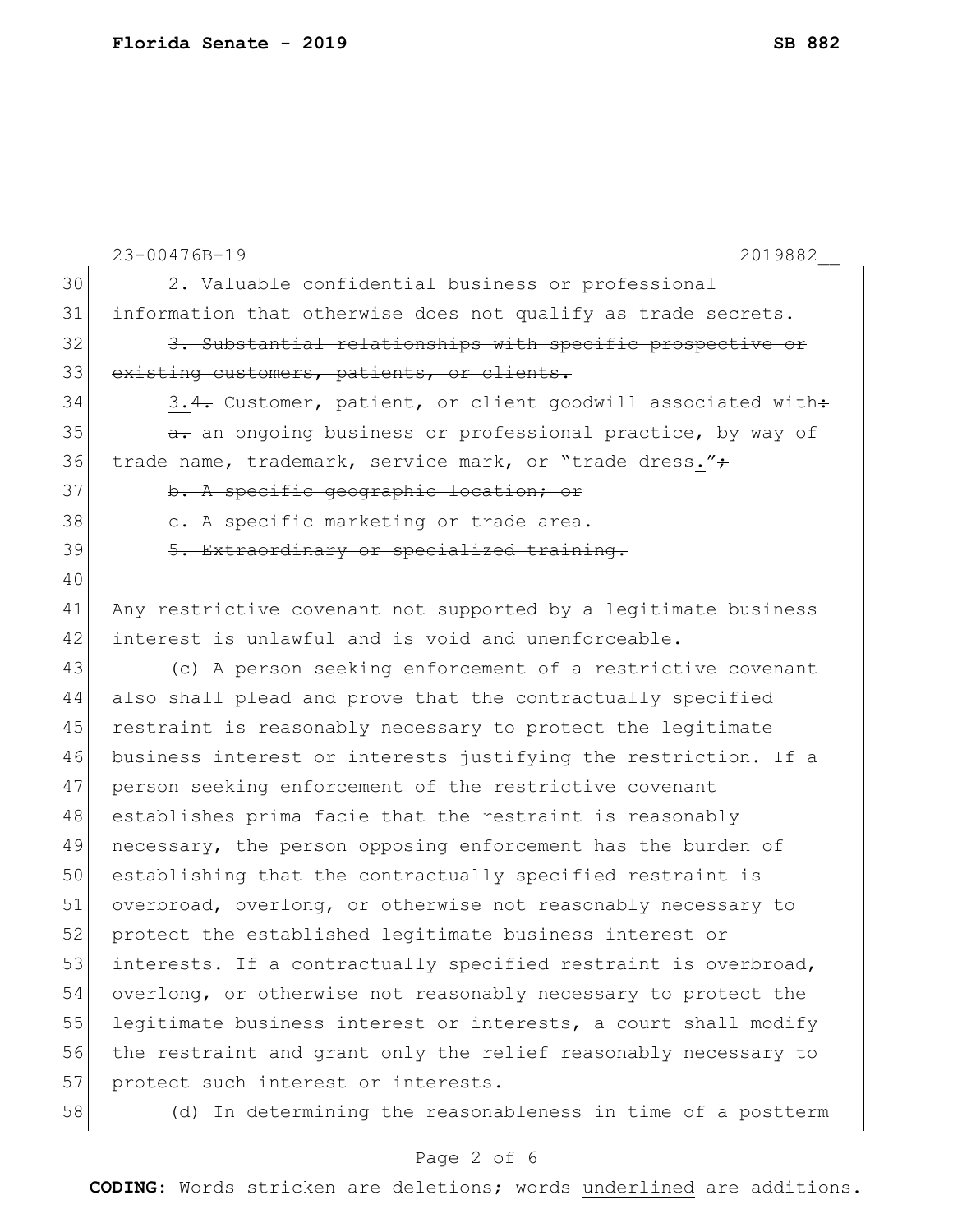|    | 23-00476B-19<br>2019882                                          |
|----|------------------------------------------------------------------|
| 59 | restrictive covenant not predicated upon the protection of trade |
| 60 | secrets, a court shall apply the following rebuttable            |
| 61 | presumptions:                                                    |
| 62 | 1. In the case of a restrictive covenant sought to be            |
| 63 | enforced against a former employee, agent, or independent        |
| 64 | contractor, and not associated with the sale of all or a part    |
| 65 | of:                                                              |
| 66 | a. The assets of a business or professional practice, or         |
| 67 | b. The shares of a corporation, or                               |
| 68 | c. A partnership interest, or                                    |
| 69 | d. A limited liability company membership, or                    |
| 70 | e. An equity interest, of any other type, in a business or       |
| 71 | professional practice,                                           |
| 72 |                                                                  |
| 73 | a court shall presume reasonable in time any restraint 6 months  |
| 74 | or less in duration and shall presume unreasonable in time any   |
| 75 | restraint more than 2 years in duration.                         |
| 76 | 2. In the case of a restrictive covenant sought to be            |
| 77 | enforced against a former distributor, dealer, franchisee, or    |
| 78 | licensee of a trademark or service mark and not associated with  |
| 79 | the sale of all or a part of:                                    |
| 80 | a. The assets of a business or professional practice, or         |
| 81 | b. The shares of a corporation, or                               |
| 82 | c. A partnership interest, or                                    |
| 83 | d. A limited liability company membership, or                    |
| 84 | e. An equity interest, of any other type, in a business or       |
| 85 | professional practice,                                           |
| 86 |                                                                  |
| 87 | a court shall presume reasonable in time any restraint 1 year or |
|    |                                                                  |

### Page 3 of 6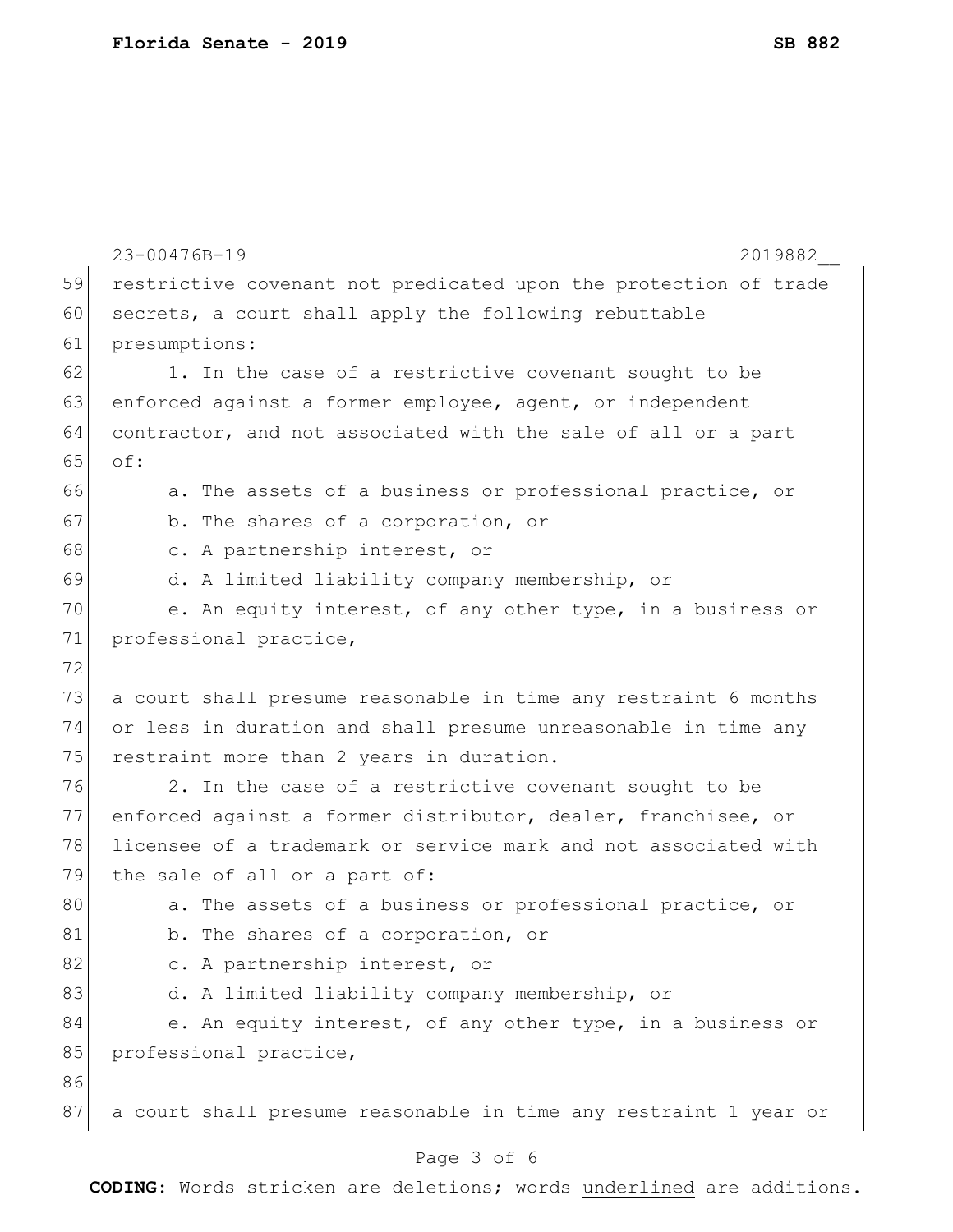|     | 23-00476B-19<br>2019882                                          |
|-----|------------------------------------------------------------------|
| 88  | less in duration and shall presume unreasonable in time any      |
| 89  | restraint more than 3 years in duration.                         |
| 90  | 3. In the case of a restrictive covenant sought to be            |
| 91  | enforced against the seller of all or a part of:                 |
| 92  | a. The assets of a business or professional practice, or         |
| 93  | b. The shares of a corporation, or                               |
| 94  | c. A partnership interest, or                                    |
| 95  | d. A limited liability company membership, or                    |
| 96  | e. An equity interest, of any other type, in a business or       |
| 97  | professional practice,                                           |
| 98  |                                                                  |
| 99  | a court shall presume reasonable in time any restraint 3 years   |
| 100 | or less in duration and shall presume unreasonable in time any   |
| 101 | restraint more than 7 years in duration.                         |
| 102 | (e) In determining the reasonableness in time of a postterm      |
| 103 | restrictive covenant predicated upon the protection of trade     |
| 104 | secrets, a court shall presume reasonable in time any restraint  |
| 105 | of 5 years or less and shall presume unreasonable in time any    |
| 106 | restraint of more than 10 years. All such presumptions shall be  |
| 107 | rebuttable presumptions.                                         |
| 108 | (f) The court shall not refuse enforcement of a restrictive      |
| 109 | covenant on the ground that the person seeking enforcement is a  |
| 110 | third-party beneficiary of such contract or is an assignee or    |
| 111 | successor to a party to such contract, provided:                 |
| 112 | 1. In the case of a third-party beneficiary, the                 |
| 113 | restrictive covenant expressly identified the person as a third- |
| 114 | party beneficiary of the contract and expressly stated that the  |
| 115 | restrictive covenant was intended for the benefit of such        |
| 116 | person.                                                          |
|     |                                                                  |

# Page 4 of 6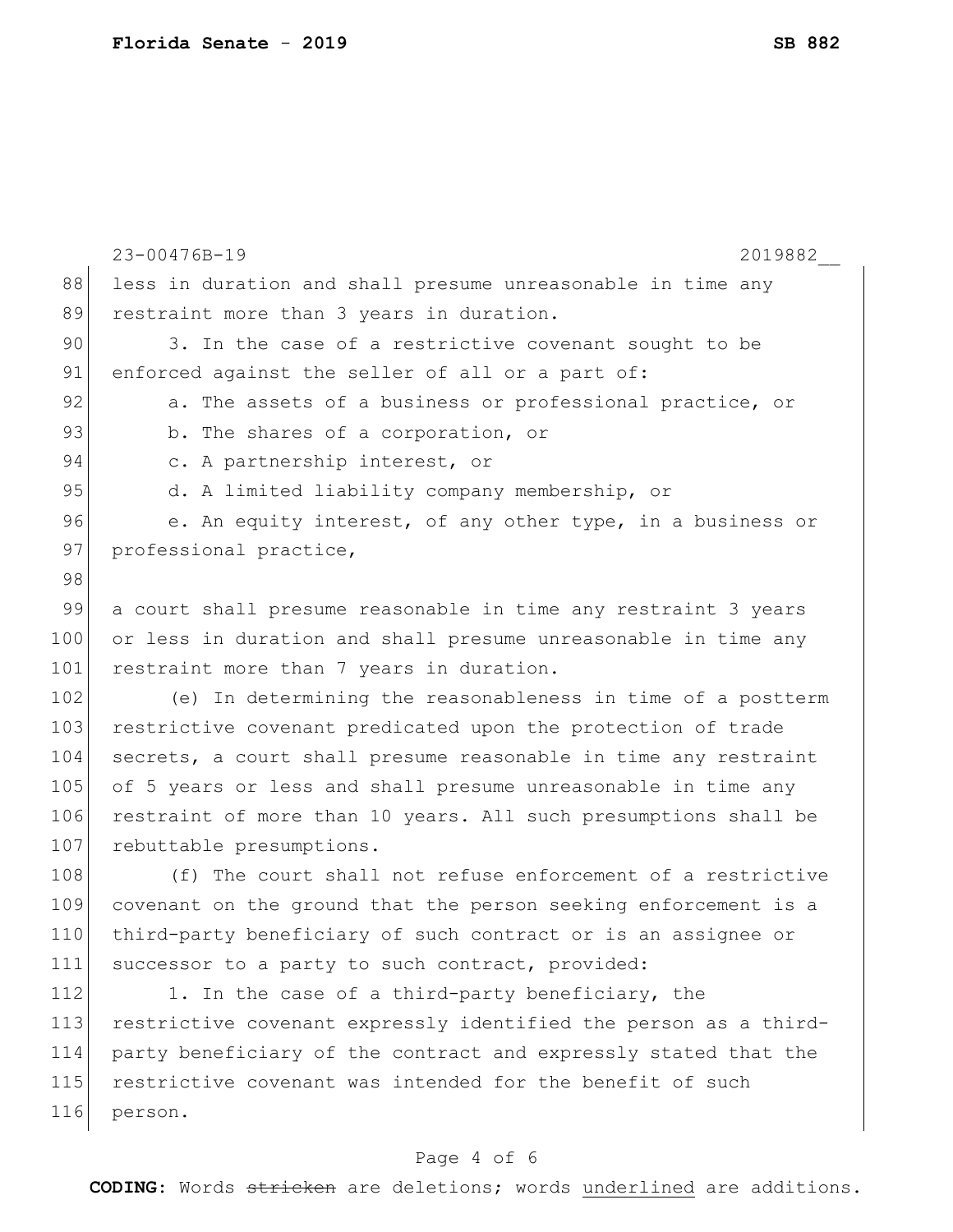23-00476B-19 2019882\_\_ 117 2. In the case of an assignee or successor, the restrictive 118 covenant expressly authorized enforcement by a party's assignee 119 or successor. 120 (g) In determining the enforceability of a restrictive 121 covenant, a court: 122 1. Shall not consider any individualized economic or other 123 hardship that might be caused to the person against whom 124 enforcement is sought. 125 2. May consider as a defense the fact that the person 126 seeking enforcement no longer continues in business in the area 127 or line of business that is the subject of the action to enforce 128 the restrictive covenant only if such discontinuance of business 129 is not the result of a violation of the restriction. 130 3. Shall consider all other pertinent legal and equitable 131 defenses. 132 4. Shall consider the effect of enforcement upon the public 133 health, safety, and welfare. 134 (h) A court shall construe a restrictive covenant in favor 135 of providing reasonable protection to all legitimate business 136 interests established by the person seeking enforcement. A court 137 shall not employ any rule of contract construction that requires 138 the court to construe a restrictive covenant narrowly, against 139 the restraint, or against the drafter of the contract. 140 (i) No court may refuse enforcement of an otherwise 141 enforceable restrictive covenant on the ground that the contract 142 violates public policy unless such public policy is articulated 143 specifically by the court and the court finds that the specified 144 public policy requirements substantially outweigh the need to 145 protect the legitimate business interest or interests

#### Page 5 of 6